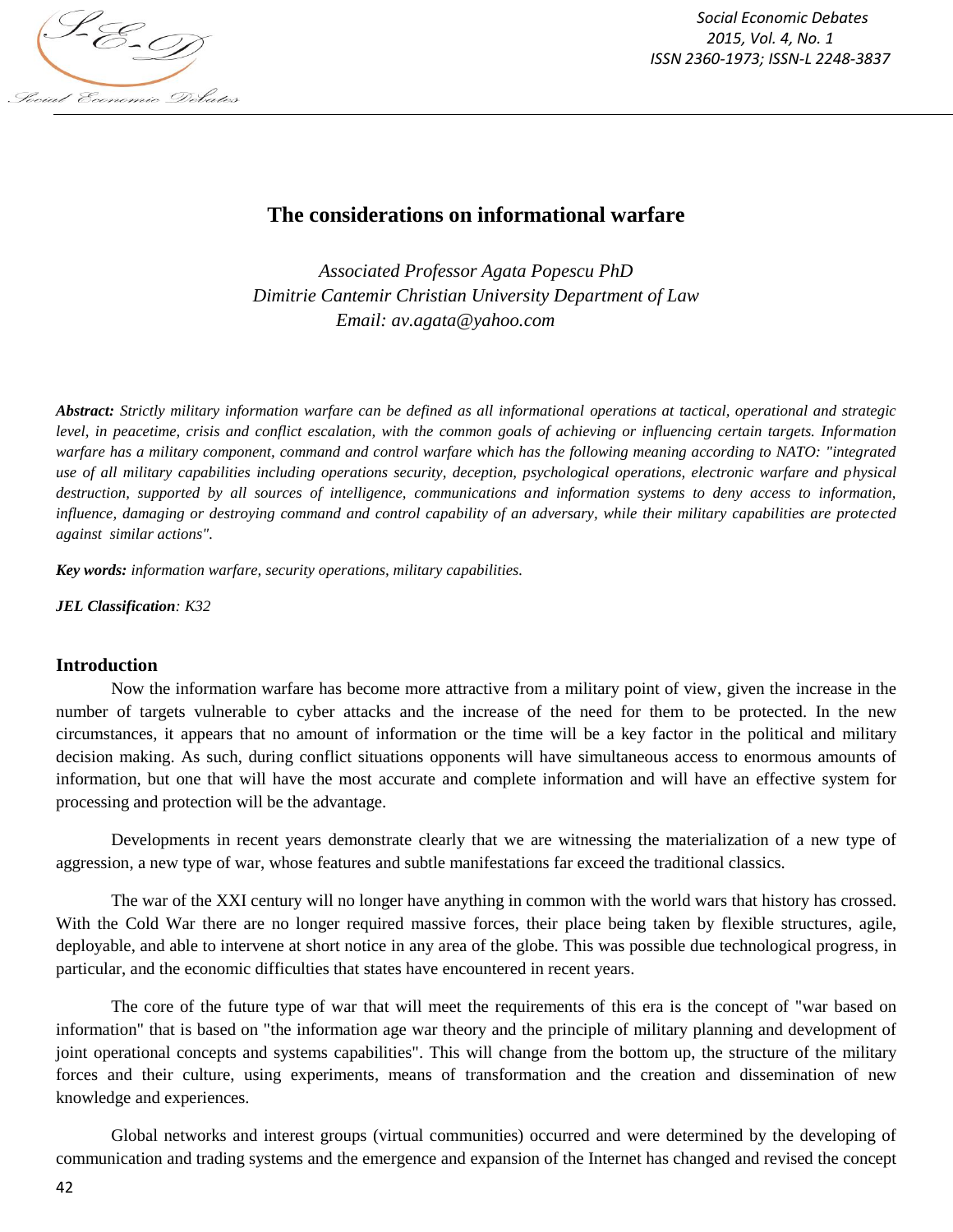of community and how community members communicate with each other, while creating a cyberspace where different organizations share common interests (groups) or individuals.

If new information in the informational war was comparable to the previous and analyzed by different tools to achieve the best operational concepts in the information warfare solutions are limited to the use of information, algorithmic and with precise targets.

Therefore, information warfare requires constant technological upgrades to ensure continuous improvement in circuit information.

The Cold War period has seen a change in international relations and with them many concepts. A new landscape dominated both the concepts and the stakes, behind which lies most economic interests.

Information warfare is a concept so vast that it cannot be overlooked. Assuming that, from a certain point of view, modern disinformation itself is only one aspect of this war of information, we can appreciate that new types of wars, such as information warfare, electronic warfare, psychological warfare, media war became or will become increasingly used by the world's major powers but also by large corporations that have almost unlimited access to political decision makers (Cracsner, 2003).

The American Institute for Advanced Study of War Information (Institute for the Advanced Study of Information Warfare - IASIW) adopted a definition that some analysts in the field, George Stein, John Arquilla, David Ronfeldt, Martin Libicki, Winn Schwartau and others have few reserves and are looking to use it considering that it exhibits the best features of informational war (Cracsner, 2003).

According to them, information warfare is "*offensive and defensive use of information and information systems to exploit, corrupt or destroy adversary information and its information systems, while protecting their own information and information systems (Topor, 2006)*". By definition it is clear that *the American vision* of information warfare is similar to the concept of power, its measures are used to influence human life in general and the decisions they may take.

As a result of this definition, objectives and motivations of an actor that uses the information war as an instrument of control are elements in the information sphere.

So, if someone were to adopt the model would have thought a terrorist and war technology specific information could be more dangerous. This is unlikely, but far impossible. But, next big problem regarding the information war, which can have disastrous effects especially short term and which only a few years began to be given special attention, is terrorism information which has been allowed to emerge and expand due to the exponential growth of computer networks and also due to a lack of regulation by national legislatures and executives regarding the creation of mechanisms of protection against any kind of attack informatics computer. This increasing attention is shown in a recent press FBI (Federal Bereau of Investigation), which prepares becoming more adept to cope with the continuous increase in computer crime. Content cyber crime is very varied, being approached from different points of view in the literature (Buzatu, 2014).

Information warfare is the set of actions taken to achieve information superiority in support of national military strategy, affecting adversary information and information systems, maintaining and protecting their systems and information (U.S. Army land forces) (Strave, 2004).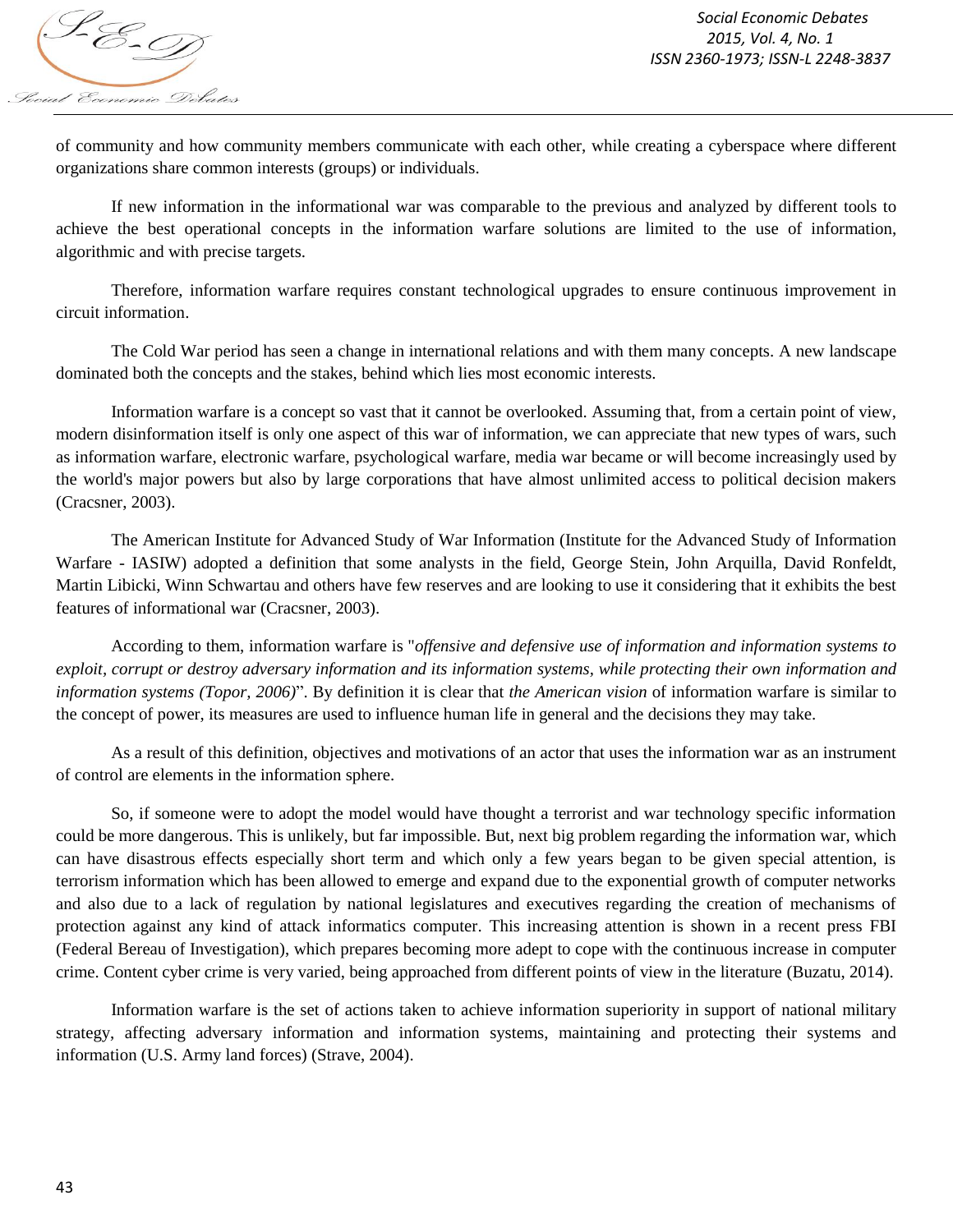

Information warfare is "*any action intended to annihilate, exploit, damage or destruction of the enemy's information and information functions: ensuring its protection against such activities, taking advantage of their* information functions" (U.S. Air Force)<sup>1</sup>.

Information warfare is fighting to collect information and to protect its own information, to suppress or neutralize information, to deceive and to detect deception, and to destroy and to protect the information destruction and its sources "(Wang and Li Fei Baocun -" Information Warfare ").

Information warfare may be a plurality of confliction states in information or technology information and will be engaged in different levels of future actions. Increased speed in information flows and data processing methods and virtual dependency information and information systems are inevitable requirements to ensure progress in all countries of the world (Ciobanu, 2005).

The characteristics of these types of war are different from the traditional ones. Information warfare means to use offensively and defensively information systems to exploit and destroy (Stavre, 2004).

Armed conflict is a political instrument and the military component – the army becomes a main aim to descourage, intimidate or sanction in a coercive way, but the main strategical actions will be carried out outside the are of command and control (Visscher Pierre, Neculau, 2001).

It will be mainly about distortioning of command but also inducing a favourable image by controlling the media<sup>2</sup>.

The new types of war will be characterized by:

- New generations of weapons (intelligent) that will allow: anihilation and reducing the performances of the classical means;
- The classical relation between beligerents on the field *man-technical means-man*, will be radically changed and will take the form *technical means-technical means*;
- The new generations of weapons will dominate the classical ones and will make available new applications:
- Missile defense systems (missile shield).

Even today, sets of overlapping missile provide the best protection in the course of a ballistic missile attack. In the future, these instruments of death will be equipped with high performance sensors, which will enhance, at least theoretically, to the extent that efficiency will eliminate any threat with missiles (Topor, 2006). Romania in cooperation with NATO began in 2011 the work on a missile defense shield at the military base at Deveselu in Olt County, which should be completed by 2015.

- Weapons based on very powerful microwave frequencies e-bombs, a weapon able to emit powerful beams of microwave that can "fry", literally, computers and electronics belonging to the enemy and military communication systems. This kind of weapon is an ingredient of many armed forces (Topor, 1989).
- Electric cannons;
- Nuclear missile;
- Active Denial System

 $\overline{a}$ 

<sup>&</sup>lt;sup>1</sup>, Razboiul psihologic in conceptia principalelor state capitaliste", Militara Publishing House Bucharest, 1972.

<sup>2</sup> Razboiul psihologic in conceptia principalelor state capitaliste" Militara Publishing House, Bucharest 1972.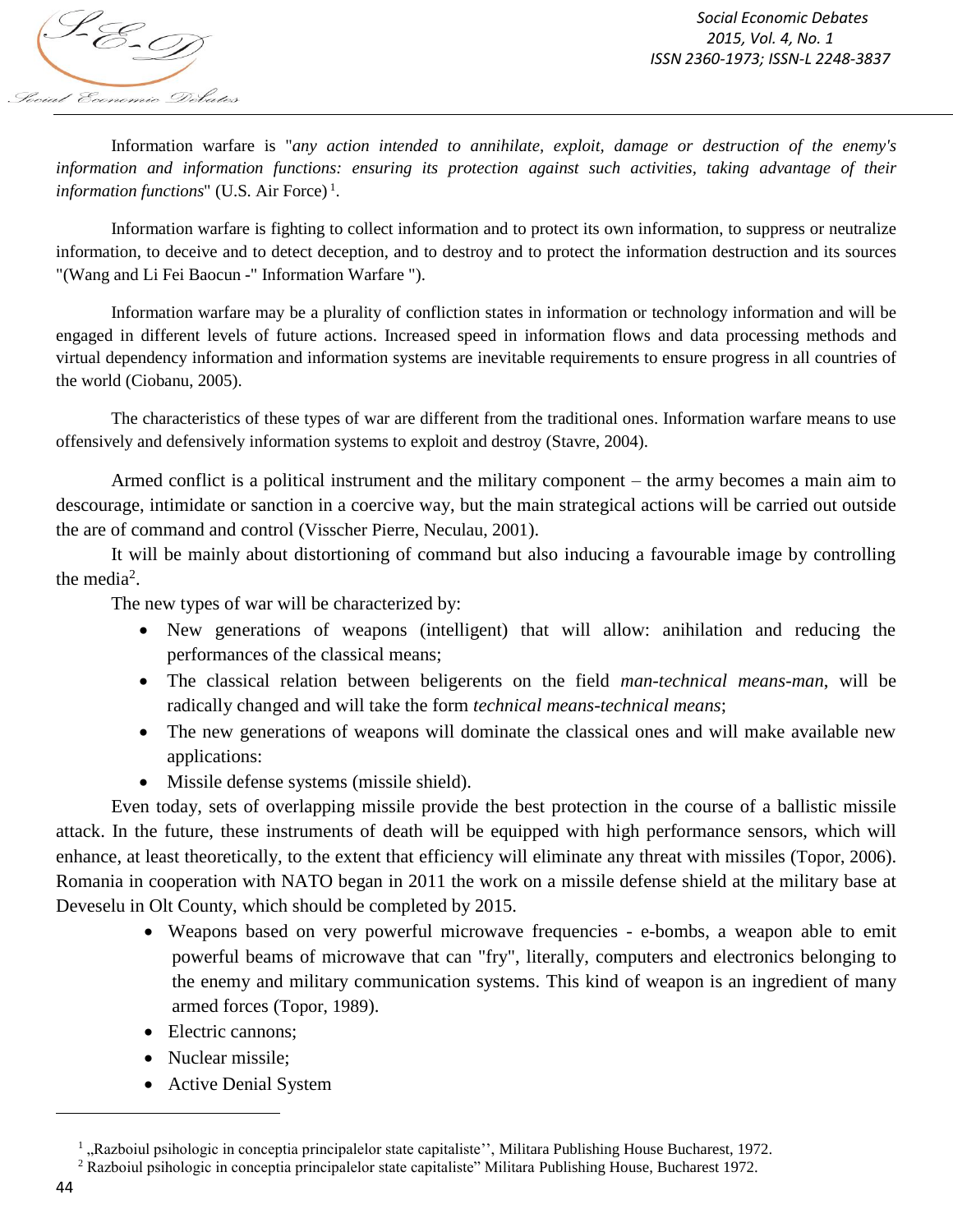

*Social Economic Debates 2015, Vol. 4, No. 1 ISSN 2360-1973; ISSN-L 2248-3837*

- Scramjets;
- Space weapons;
- High power lasers;
- Autonomous weapons.

These are actually robotic vehicles, which are still in an experimental phase (some already entered production series such as drones used by the U.S. Air Force), from which is expected to destroy enemy troops plus military equipment from the ground and air without the risk of casualties (Hariu, 1994).

Perhaps the most spectacular informational warrior was Temujin (Genghis Khan), the creator of the Mongol Empire. This was accomplished by using skillful communication. Genghis Khan gathered intelligence with the intention to provide commanders who needed it as soon as possible<sup>3</sup>.

Information warfare is all "actions at tactical, operational and strategic level, at peacetime, crisis, crisis and conflict escalation, using information resources to achieve their goals."

Information warfare is the set of "actions taken to achieve information superiority in support of national military strategy by affecting adversary information and information systems while maintaining and protecting their systems and information."

Information warfare is a form of specific conflict specific for the beginning of this century and millennium since it answers some of the objections to both the politicians and the geo-strategic analysts and military planners about classical forms of ongoing conflicts (Popescu, 2003).

Lately it conveys both the notion of informational warfare and the war of the information age. Information age warfare uses information technology as a means of achieving savings in time and forces and as a means to streamline the actions. Information warfare uses information as a weapon and / or objective. The connection between the two phrases is that the information age technology allows direct manipulation of information available to the opponent.

Be it economic, financial, administrative, military, social, all these increasingly make use of larger systems to streamline work and increase productivity but neglect safety measures which are so necessary.

Rule of information is the main factor ensuring victory. In modern times information warfare will soon become as important as the land, sea, air and space. This is a permanent war, the one who owns and manages the information, and holds the power.

In conclusion, we can say that the new military concepts and technologies are developed and continually experimenting, allowing developed countries to enter the Information Era, with technological and doctrinal advantages difficult to achieve by other states. Against this background, the physiognomy of conflicts / wars will be completely revolutionize, the most significant advantage in the means of warfare will result in the quantity, quality, the high degree of processing and the use of information (Aquilla, 2010).

Acknowledging these aspect we may say that the advantages offered by development, doubled by military strategies and doctrine, military leaders, training and operativity will mean a real power.

In the last 2 years there were very dynamic and encripted threats and there is a risk that they increase.

 $\overline{\phantom{a}}$ 

<sup>3</sup> http:/bataiosu.wordpress.com/2011/01/07/topu-celor-mai-temute-10-armele-ale-viitorului/